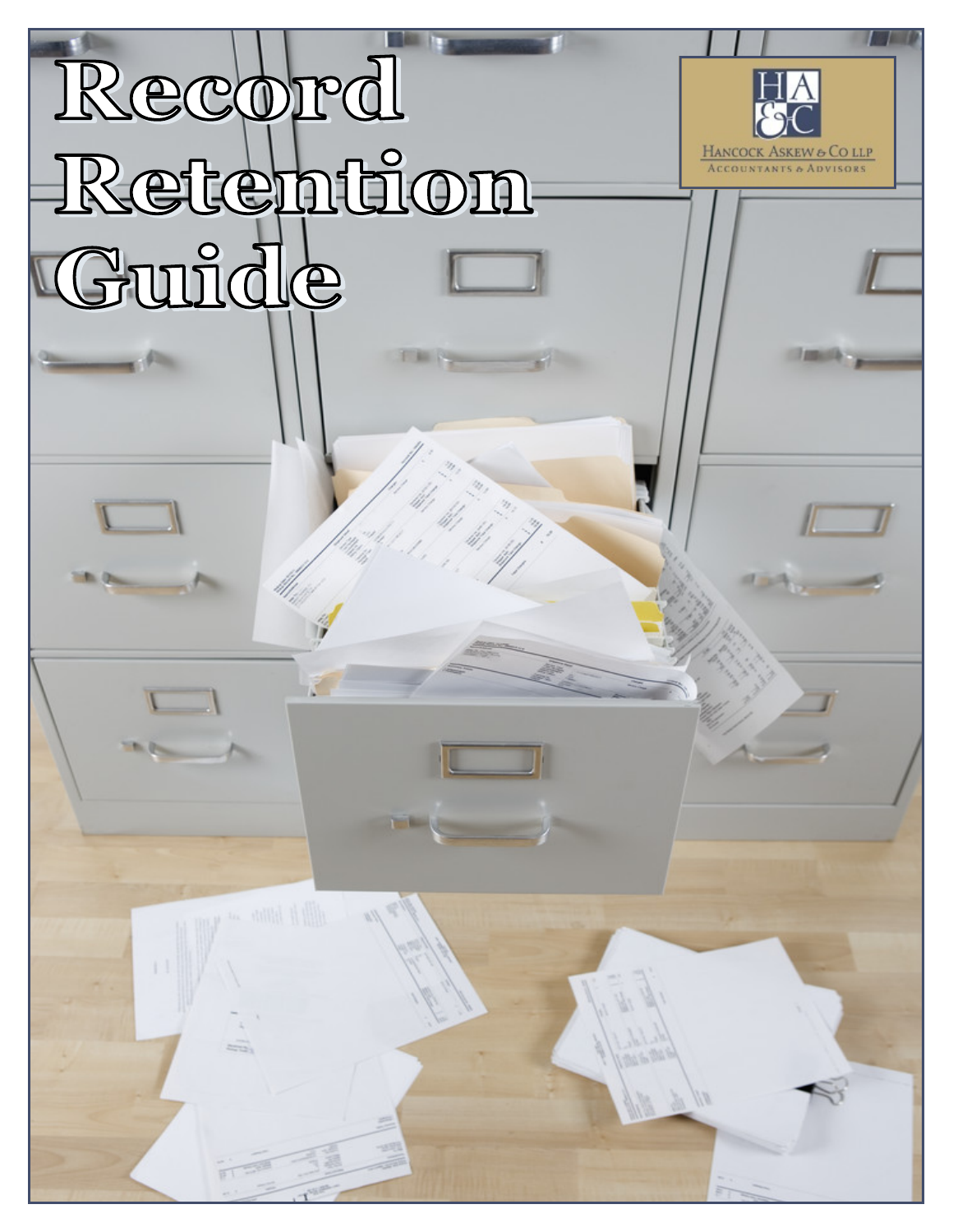#### **Table of Contents**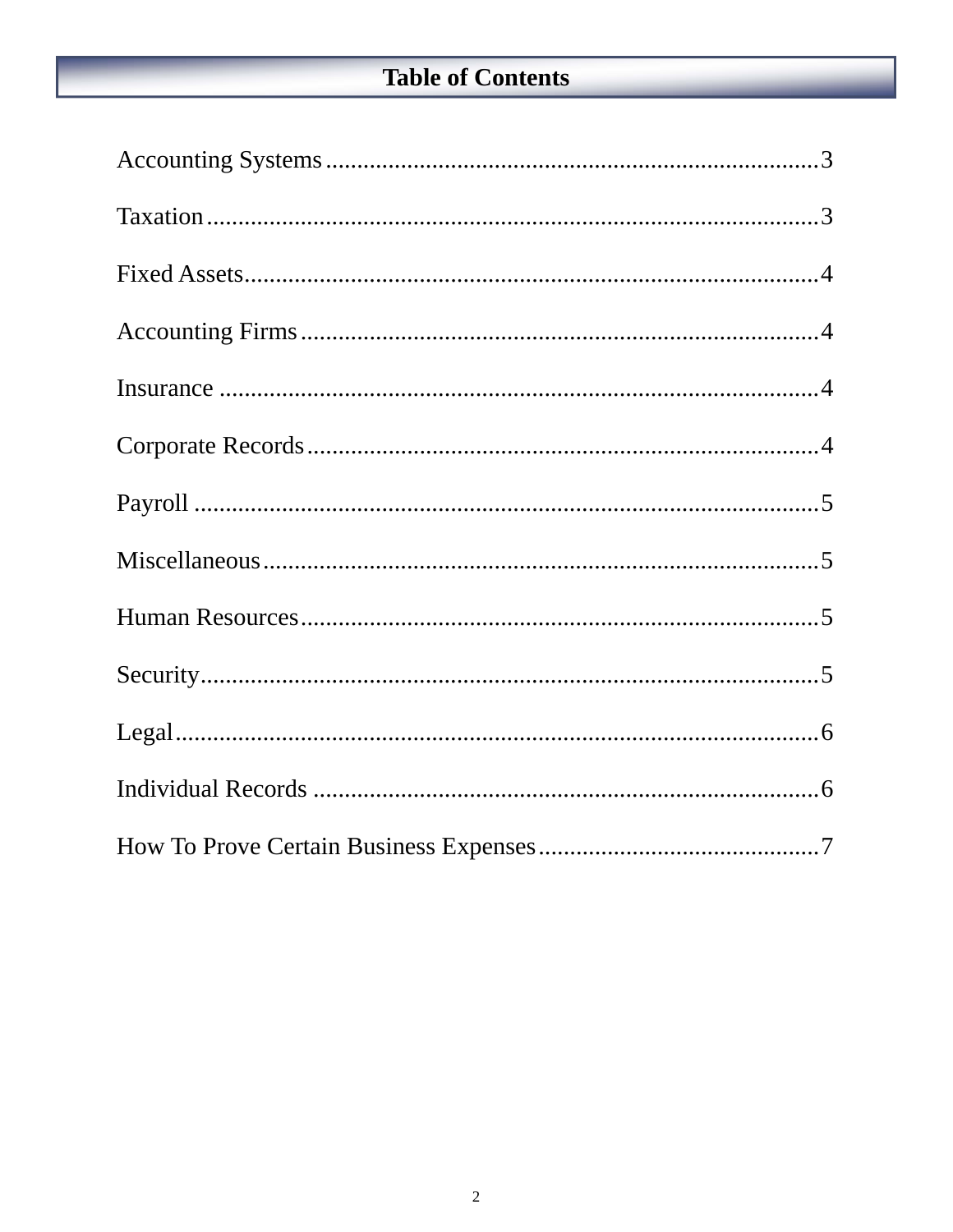# **Accounting Systems**

| <b>Type of Document</b>                                                                                                                                                                                | <b>Suggested</b><br><b>Retention Period</b> |
|--------------------------------------------------------------------------------------------------------------------------------------------------------------------------------------------------------|---------------------------------------------|
| Accounts Payable Ledgers & Schedules                                                                                                                                                                   | 7 years                                     |
| <b>Accounts Receivable Aging Reports</b>                                                                                                                                                               | 7 years                                     |
| Accounts Receivable Ledgers &<br>Schedules                                                                                                                                                             | 7 years                                     |
| <b>Accounts Receivable Invoices</b>                                                                                                                                                                    | 7 years                                     |
| <b>Accounts Written-off</b>                                                                                                                                                                            | 7 years                                     |
| Authorization - Accounting                                                                                                                                                                             | 5 years                                     |
| <b>Balance Sheets</b>                                                                                                                                                                                  | Permanent                                   |
| <b>Bank Reconciliations</b>                                                                                                                                                                            | 7 years                                     |
| <b>Bank Statements</b>                                                                                                                                                                                 | 7 years                                     |
| <b>Bank Deposit Slips</b>                                                                                                                                                                              | 3 years                                     |
| <b>Duplicate Deposit Slips</b>                                                                                                                                                                         | 1 year                                      |
| <b>Budgets</b>                                                                                                                                                                                         | 3 years                                     |
| Canceled Checks (but see exception<br>below)                                                                                                                                                           | 10 years                                    |
| Checks - canceled for important<br>payments. i.e., taxes, purchases of<br>property, special contracts, etc.<br>(checks should be filed with the<br>papers pertaining to the underlying<br>transaction) | Permanent                                   |
| <b>Canceled Dividend Checks</b>                                                                                                                                                                        | Permanent                                   |
| Cash Book                                                                                                                                                                                              | Permanent                                   |
| Cash Disbursement & Receipt Record                                                                                                                                                                     | Permanent                                   |
| <b>Cash Sales Slips</b>                                                                                                                                                                                | 7 years                                     |
| <b>Charge Slips</b>                                                                                                                                                                                    | 7 years                                     |
| <b>Charts of Accounts</b>                                                                                                                                                                              | Permanent                                   |
| <b>Check Register</b>                                                                                                                                                                                  | Permanent                                   |
| Expense Analyses & Expense<br><b>Distributions Schedules</b>                                                                                                                                           | 7 years                                     |
| <b>Expense Reports</b>                                                                                                                                                                                 | 7 years                                     |
| <b>Financial Statements</b>                                                                                                                                                                            | Permanent                                   |
| General & Private Ledgers<br>(and end-of-year trial balances)                                                                                                                                          | Permanent                                   |
| <b>Investment - Sales/Purchases</b>                                                                                                                                                                    | Permanent                                   |

| <b>Type of Document</b>              | <b>Suggested</b><br><b>Retention Period</b> |
|--------------------------------------|---------------------------------------------|
| Journal Entries                      | Permanent                                   |
| Petty Cash Records                   | 7 years                                     |
| Petty Cash Vouchers                  | 3 years                                     |
| <b>Profit / Loss Statements</b>      | Permanent                                   |
| Purchase Order                       | 7 years                                     |
| <b>Sales Records</b>                 | 7 years                                     |
| Stock & Bond Certificates (canceled) | 7 years                                     |
| Stockroom Withdrawal Forms           | 1 year                                      |
| Subsidiary Ledger                    | Permanent                                   |
| <b>Time Books</b>                    | 7 years                                     |
| Trial Balance                        | Permanent                                   |
| Vendor Invoices                      | 7 years                                     |
| <b>Voucher Check Copies</b>          | 7 years                                     |

**Taxation** 

| <b>Type of Document</b>          | <b>Suggested</b><br><b>Retention Period</b> |
|----------------------------------|---------------------------------------------|
| Tax Free Reorganization          | Permanent                                   |
| 338 Election                     | 7 years                                     |
| Canceled Checks - Tax Payments   | Permanent                                   |
| Correspondence - Tax             | Permanent                                   |
| <b>Depreciation Schedules</b>    | Permanent                                   |
| Income Tax Returns               | Permanent                                   |
| <b>Inventory Reports</b>         | Permanent                                   |
| FUTA/FICA/Income Tax Withholding | 4 years                                     |
| Payroll Tax Returns              | Permanent                                   |
| <b>Revenue Agent Reports</b>     | Permanent                                   |
| <b>Sales Tax Returns</b>         | Permanent                                   |
| <b>Transfer Pricing</b>          | 4 years                                     |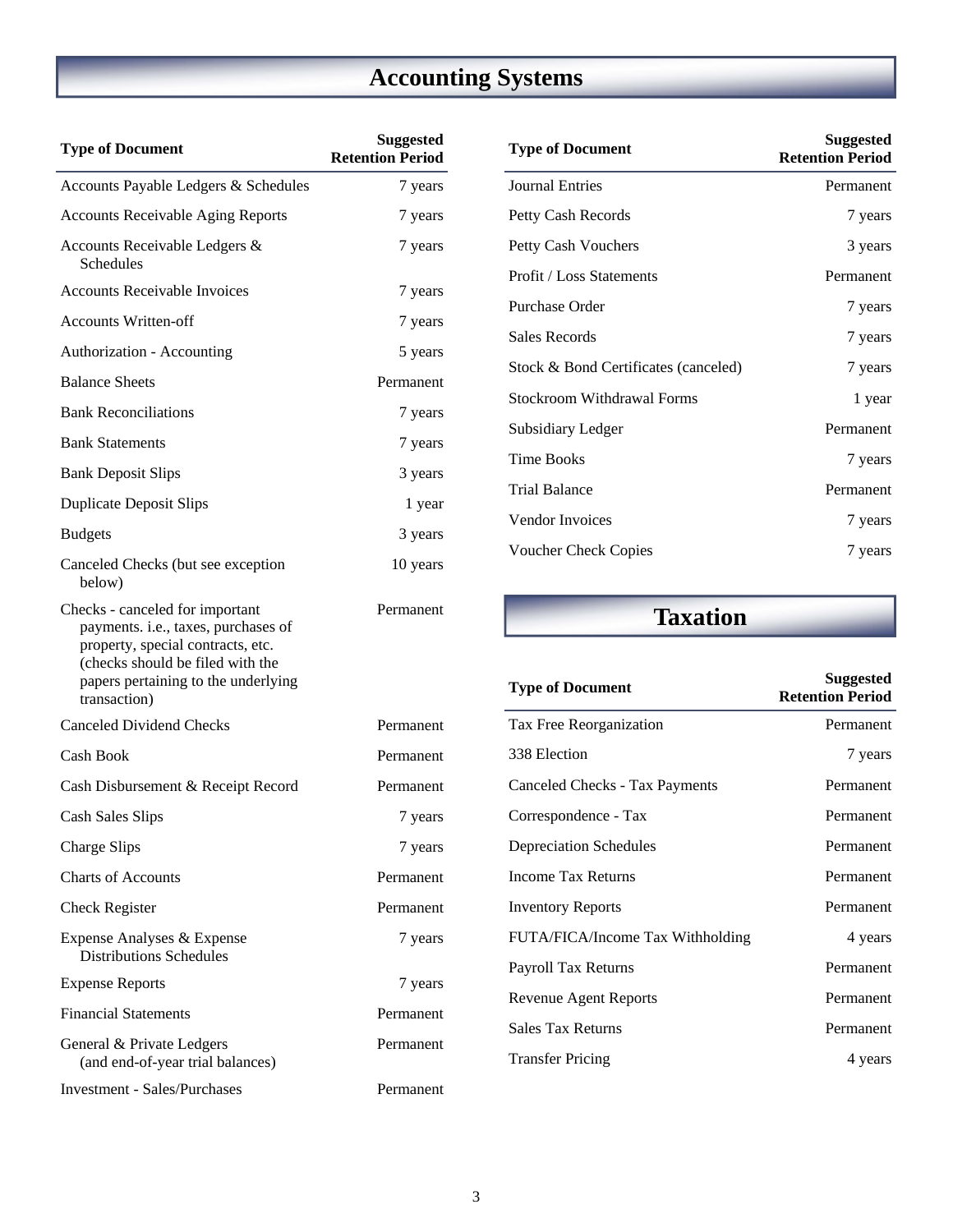### **Fixed Assets**

| <b>Type of Document</b>                                | <b>Suggested</b><br><b>Retention Period</b> |
|--------------------------------------------------------|---------------------------------------------|
| Depreciation Schedule                                  | Permanent                                   |
| <b>Inventory Records</b>                               | Permanent                                   |
| Physical Inventory Tags                                | 3 years                                     |
| Plans and Blueprints                                   | Permanent                                   |
| <b>Plant Cost Ledger</b>                               | Permanent                                   |
| <b>Property Appraisals</b>                             | Permanent                                   |
| <b>Property Register</b>                               | Permanent                                   |
| Purchase Orders (except purchasing<br>department copy) | 1 year                                      |
| Purchase Orders (purchasing department<br>copy)        | 1 year                                      |
| Records for Property Subject to<br>Depletion           | Permanent                                   |

### **Accounting Firms**

| <b>Type of Document</b>     | <b>Suggested</b><br><b>Retention Period</b> |
|-----------------------------|---------------------------------------------|
| <b>Tax Return Preparers</b> | 4 years                                     |
| Tax Return Prepared         | 4 years                                     |

#### **Insurance**

| <b>Type of Document</b>                                                | <b>Suggested</b><br><b>Retention Period</b> |
|------------------------------------------------------------------------|---------------------------------------------|
| Automobile Insurance Claims                                            | 10 years                                    |
| Disability Insurance Claims - After<br>Termination                     | 7 years                                     |
| <b>Expired Insurance Policies</b>                                      | 10 years                                    |
| Fire Inspection Reports                                                | 6 years                                     |
| <b>Insurance Appraisals</b>                                            | 6 years                                     |
| Insurance Records, Current Accident<br>Reports, Claims, Policies, etc. | Permanent                                   |
| <b>Safety Records</b>                                                  | 6 years                                     |
| Foreign Insurance Policies                                             | 3 years                                     |

# **Corporate Records**

| <b>Type of Document</b>                               | <b>Suggested</b><br><b>Retention Period</b> |
|-------------------------------------------------------|---------------------------------------------|
| Amendments                                            | Permanent                                   |
| <b>Annual Reports</b>                                 | Permanent                                   |
| Articles of Incorporation                             | Permanent                                   |
| Audit Reports - Public                                | Permanent                                   |
| Audit - Internal                                      | 6 years                                     |
| <b>Board of Directors - Committee</b>                 | Permanent                                   |
| Board of Directors - Minute Book                      | Permanent                                   |
| <b>Bylaws</b>                                         | Permanent                                   |
| <b>Capital Stock Certificates</b>                     | Permanent                                   |
| Capital Stock Ledger                                  | Permanent                                   |
| <b>Capital Stock Transactions</b>                     | Permanent                                   |
| Charter                                               | Permanent                                   |
| Contracts & Leases - expired                          | 7 years                                     |
| Contracts & Leases - still in effect                  | Permanent                                   |
| <b>Contracts - After Termination</b>                  | Permanent                                   |
| Contributions                                         | 7 years                                     |
| Correspondence (routine) with<br>customers or vendors | 1 year                                      |
| Correspondence (legal & important<br>matters only)    | Permanent                                   |
| Correspondence - Accounting                           | 5 years                                     |
| Correspondence - General                              | Permanent                                   |
| Dividend Register & Canceled<br>Dividend Checks       | Permanent                                   |
| <b>Election Records</b>                               | Permanent                                   |
| <b>Financial Statements</b>                           | Permanent                                   |
| <b>Invoices to Customers</b>                          | 7 years                                     |
| <b>Invoices to Vendors</b>                            | 7 years                                     |
| Option Records (expired)                              | 7 years                                     |
| <b>Organizational Charts</b>                          | Permanent                                   |
| Partnership Agreement                                 | Permanent                                   |
| Savings Bond Registration Records of<br>Employees     | 3 years                                     |
| <b>Stock Transfer Records</b>                         | Permanent                                   |
| <b>Stockholders - Minute Book</b>                     | Permanent                                   |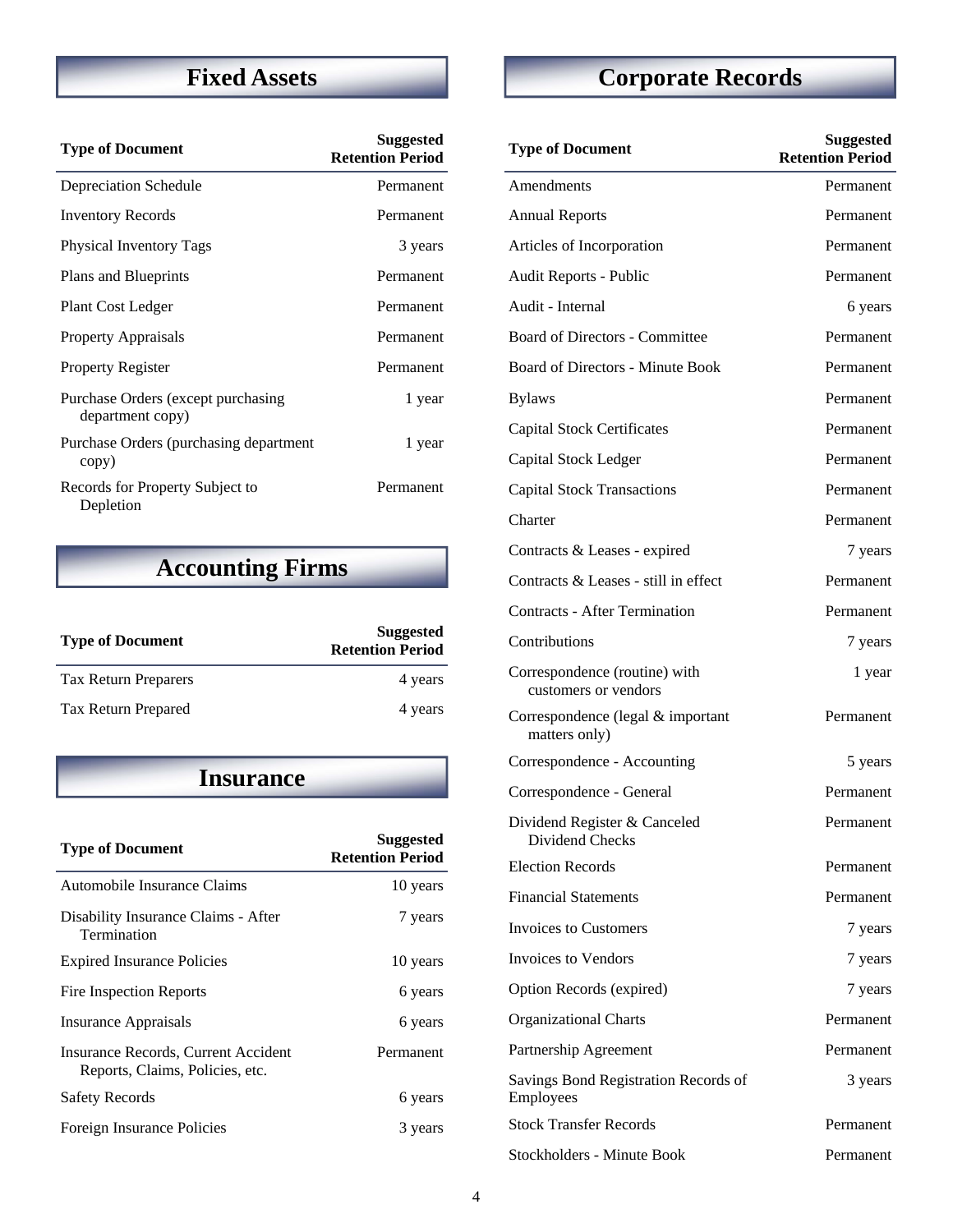### **Payroll**

| <b>Type of Document</b>                                          | <b>Suggested</b><br><b>Retention Period</b>    |
|------------------------------------------------------------------|------------------------------------------------|
| Contractors                                                      | 3 years from date<br>of completion<br>contract |
| Checks - Payroll                                                 | 7 years                                        |
| <b>Commission Reports - Salesperson</b>                          | 6 years                                        |
| <b>Employee Withholding Exemption</b><br>Certificates            | 10 years                                       |
| Payroll Register                                                 | 4 years                                        |
| Payroll Records - After Termination                              | 10 years                                       |
| Payroll Records & Summaries, including<br>Payments to Pensioners | 7 years                                        |
| <b>Salary History</b>                                            | 8 years                                        |
| Time Reports                                                     | 7 years                                        |
| W-2 Forms                                                        | Permanent                                      |
| Vacation/Sick Pay                                                | 4 years                                        |
| Large Food or Beverage Establishment<br><b>Reporting Tips</b>    | 3 years                                        |
| <b>Employee Tip Substantiation</b>                               | 3 years                                        |

#### **Miscellaneous**

| <b>Type of Document</b>                         | <b>Suggested</b><br><b>Retention Period</b> |
|-------------------------------------------------|---------------------------------------------|
| <b>Receiving Documents</b>                      | 10 years                                    |
| <b>Title Papers</b>                             | Permanent                                   |
| Vehicle Operating & Maintenance                 | 2 years                                     |
| <b>Telecommunication Copies</b>                 | 1 year                                      |
| Prepaid Dues Income                             | 4 years                                     |
| <b>Financial Institution Loan Loss Reserves</b> | Permanent                                   |
| Mutual Savings Bank Bad Debt Reserve            | Permanent                                   |
| Internal Reports                                | 3 years                                     |
| Receiving Sheets                                | 1 year                                      |
| Requisitions                                    | 1 year                                      |
| Stenographer's Notebooks                        | 1 year                                      |

## **Human Resources**

| <b>Type of Document</b>                               | <b>Suggested</b><br><b>Retention Period</b> |
|-------------------------------------------------------|---------------------------------------------|
| <b>Accident Reports - Settled</b>                     | 7 years                                     |
| <b>Attendance Records</b>                             | 7 years                                     |
| <b>Dental Benefits</b>                                | 5 years                                     |
| Disability Benefits - After Expiration/<br>Settlement | 7 years                                     |
| <b>Employee Medical History</b>                       | 7 years                                     |
| <b>Employment Application - Not Hired</b>             | 3 years                                     |
| Garnishments                                          | 5 years                                     |
| Life Insurance Benefits                               | 5 years                                     |
| <b>Medical Benefits</b>                               | 7 years                                     |
| Pension Plan Agreement                                | Permanent                                   |
| Performance Record - After Termination                | 7 years                                     |
| Personnel File - After Termination                    | 7 years                                     |
| Personnel Files - Current Employees                   | Permanent                                   |
| <b>Profit Sharing Agreement</b>                       | Permanent                                   |
| <b>Safety Reports</b>                                 | 5 years                                     |
| <b>Vacation Files</b>                                 | 4 years                                     |
| <b>Workers' Compensation Benefits</b>                 | 10 years                                    |
| Sick Pay                                              | 4 years                                     |
| Family & Medical Leave                                | 3 years                                     |

### **Security**

| <b>Type of Document</b>               | <b>Suggested</b><br><b>Retention Period</b> |
|---------------------------------------|---------------------------------------------|
| <b>Classified Material Violations</b> | Permanent                                   |
| Visitor Clearance                     | 2 years                                     |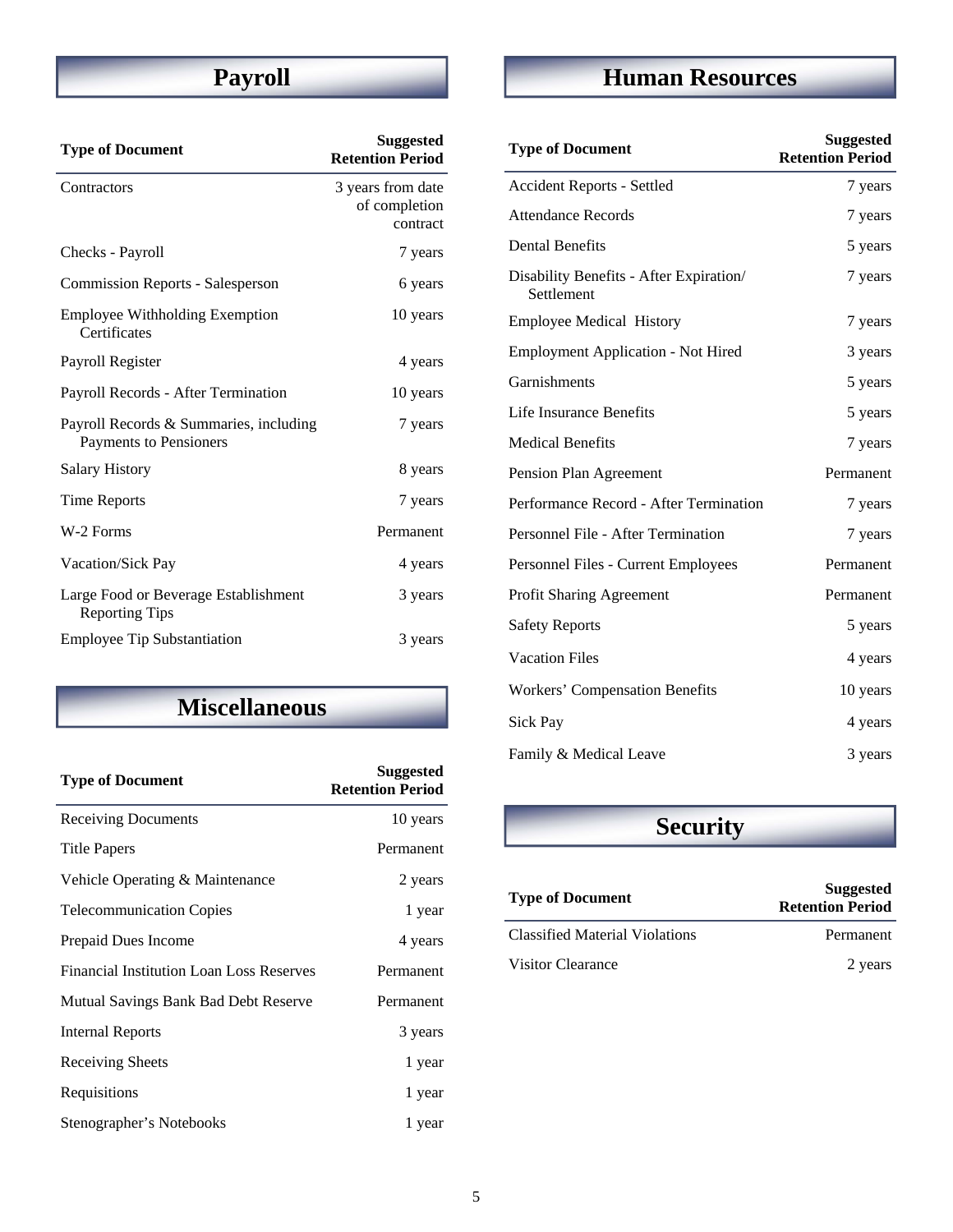### **Legal**

| <b>Type of Document</b>                                                | <b>Suggested</b><br><b>Retention Period</b> |
|------------------------------------------------------------------------|---------------------------------------------|
| <b>Bill of Sale</b>                                                    | Permanent                                   |
| <b>Business Permits</b>                                                | Permanent                                   |
| Claims & Litigation Concerning Torts $\&$<br><b>Breach of Contract</b> | Permanent                                   |
| Contracts - Employees                                                  | Permanent                                   |
| Contracts - Government                                                 | Permanent                                   |
| Contracts - Labor Union                                                | Permanent                                   |
| Contracts - Special                                                    | Permanent                                   |
| Copyrights                                                             | Permanent                                   |
| Correspondence - Legal                                                 | Permanent                                   |
| Deeds/Titles                                                           | Permanent                                   |
| Leases/Canceled                                                        | 10 years                                    |
| Licenses                                                               | Permanent                                   |
| Mortgages                                                              | Permanent                                   |
| Notes Receivable - Canceled                                            | 10 years                                    |
| Patents                                                                | Permanent                                   |
| Stock & Bond Record                                                    | Permanent                                   |
| Trademarks - Registered                                                | Permanent                                   |

## **Individual Records**

| <b>Type of Document</b>                                                                | <b>Suggested</b><br><b>Retention Period</b> |
|----------------------------------------------------------------------------------------|---------------------------------------------|
| Tax Return Copies                                                                      | Permanent                                   |
| <b>Medical Receipts</b>                                                                | 7 years                                     |
| Forms 1099 Received                                                                    | 7 years                                     |
| Forms W2 Received                                                                      | Permanent                                   |
| 401 K / Keogh Statements                                                               | 7 years                                     |
| IRA Statements (deductible &<br>nondeductible)                                         | 7 years /<br>Permanent                      |
| Loan Records / Forms 1098                                                              | 7 years                                     |
| <b>Annuity Year End Statements</b>                                                     | 7 years                                     |
| Insurance Policies - Life                                                              | Permanent                                   |
| Insurance Policies - Other                                                             | 7 years                                     |
| <b>Major Purchase Receipts</b>                                                         | 7 years                                     |
| Year-end Brokerage Statements / Trade<br>Confirmations                                 | 7 years                                     |
| <b>Certificates of Deposit Statements</b>                                              | 7 years                                     |
| Schedule K-1's from Partnership or S<br>Corporation                                    | 7 years                                     |
| House Records (canceled checks for<br>purchase of major improvements &<br>maintenance) | Permanent                                   |
| Birth & Death Certificates                                                             | Permanent                                   |
| <b>Medical Records</b>                                                                 | Permanent                                   |
| Wills                                                                                  | Permanent                                   |
| <b>Trust Agreements</b>                                                                | Permanent                                   |
| Detailed List of Financial Assets Held                                                 | Permanent                                   |
| Alimony, Custody or Prenuptial<br>Agreements                                           | Permanent                                   |
| <b>Military Papers</b>                                                                 | Permanent                                   |
| Photos or Videotape of Valuables                                                       | Permanent                                   |